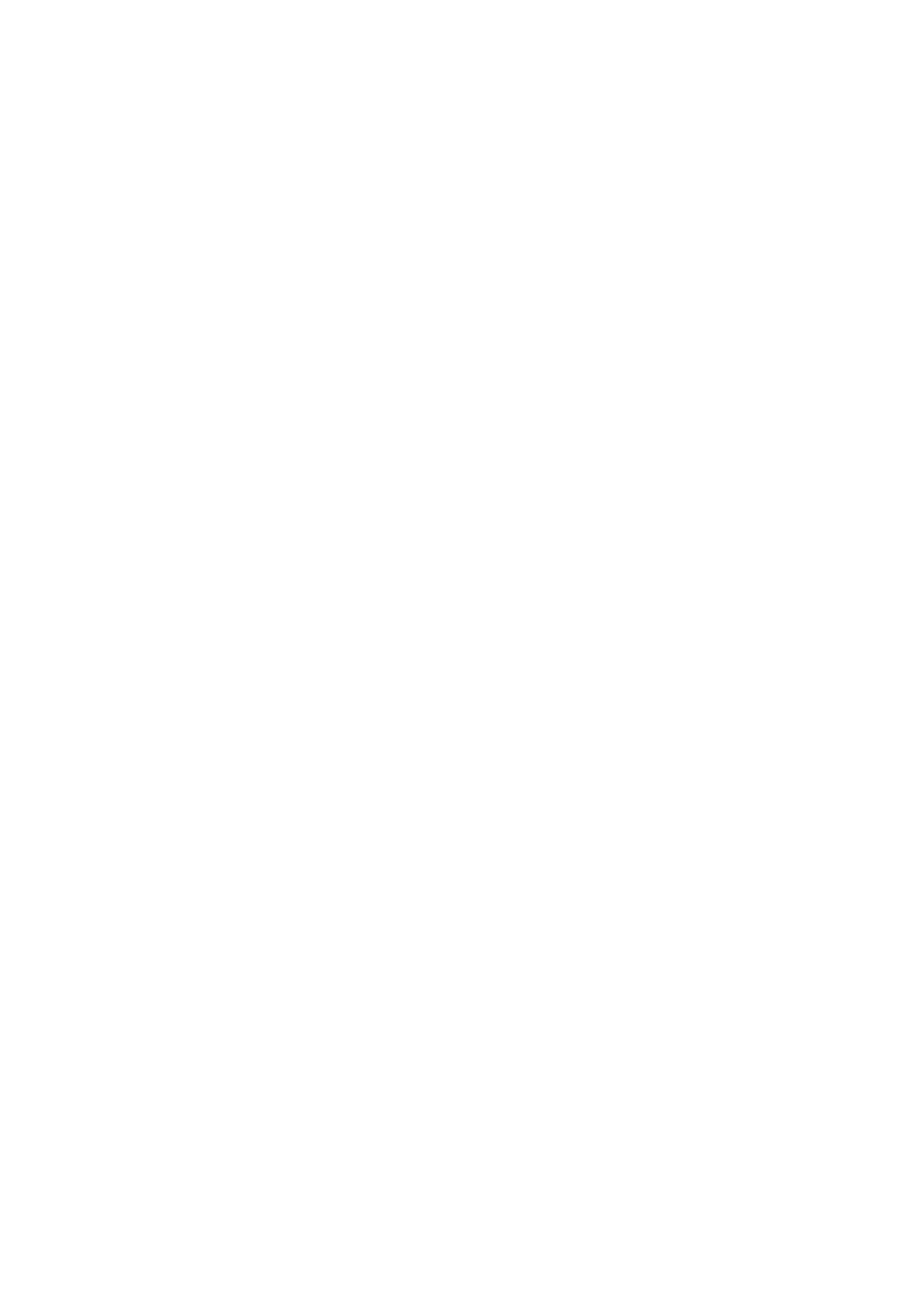

In an event held by the Securities & Commodities Authority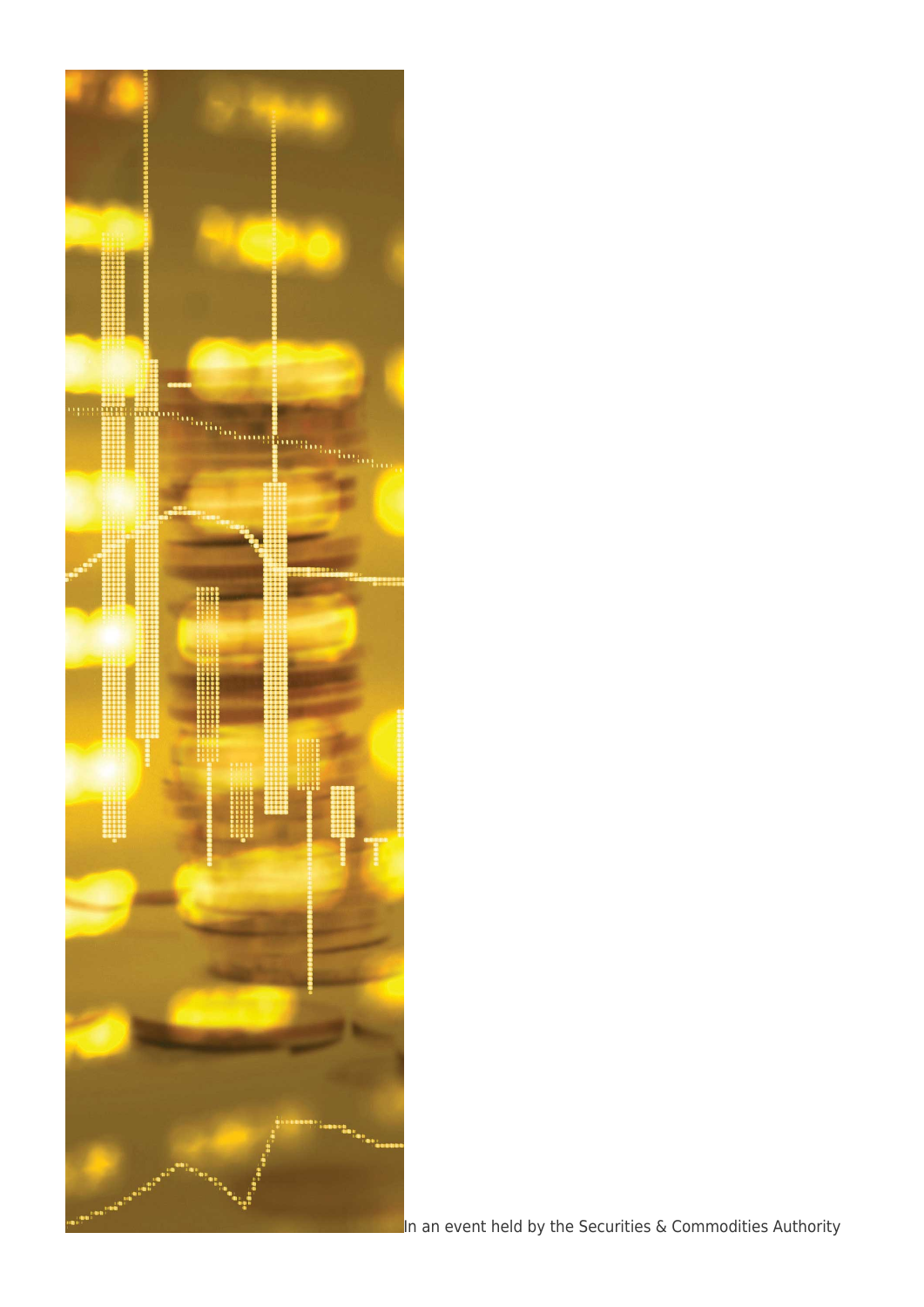('SCA') under the title "The Role of Financial Markets Institutions in Motivating Investment in Securities" H.E. Dr. Obaid Al Zaabi launched the "Investors Rights in Capital Market" guidelines ('Guidelines') The Guidelines summarise investors' rights and the standard of conduct that they should expect from financial service providers. It is helpful for both investors to understand their rights and persons licensed by the SCA to understand the SCA's expectations of them in the provision of financial services.

The Guidelines list 20 rights to which all investors are entitled when dealing with SCA licenced providers including but not limited to brokerage, trading, investment management, promotion and introductions service providers. In short, the Guidelines provide that a licenced service provider shall:

- 1. make the investor aware of all rights and duties of the provider and give the investor adequate time to review the terms of the service provider;
- 2. explain all fees, commissions and costs;
- 3. maintain the rights of investors and ensure protection of their interests;
- 4. protect the investors' assets and funds;
- 5. deal fairly and equally with all clients without any discrimination;
- 6. provide a high level of customer service;
- 7. ensure all communication is clear and accurate;
- 8. disclose and act transparently if any conflicts of interest arise;
- 9. disclose potential risks in the financial service or product giving the investor adequate time to review the same prior to providing the service or product;
- 10. ensure equal flow of information to all investors through public disclosure;
- 11. treat all customers the same regardless of the size of investments;
- 12. give each investor the right to complain to the SCA;
- 13. comply with all relevant laws, rules and regulations;
- 14. ensure suitability of investments proposed in respect of the circumstances of each investor;
- 15. adopt high levels of efficiency competency and professionalism;
- 16. adopt integrity, credibility and honest standards;
- 17. be objective and honest in providing advice and opinions;
- 18. give priority to the investor's interests over its own;
- 19. assist in raising the investor's awareness and education regarding the nature of investment in an impartial and professional manner; and
- 20. maintain confidentiality of information provided by the investor.

The Guidelines do not impose new obligations on financial service providers as their obligations are already contained in regulations issued by the SCA. However, the codification of investors' rights, in an easily accessible and comprehensible document, should motivate investment by establishing trust in the market between licenced providers and investors. Increased trust in the market should lead to increased investments because:

- it reduces the feeling of investor vulnerability;
- protects the integrity of the financial service or product;
- gives investors comfort in the knowledge they have paid the correct price for the service or product; and
- assures investors they have not been the subject of fraud or manipulation.

## **"This move by the SCA demonstrates the steps it is taking to achieve its mandate of safeguarding the**